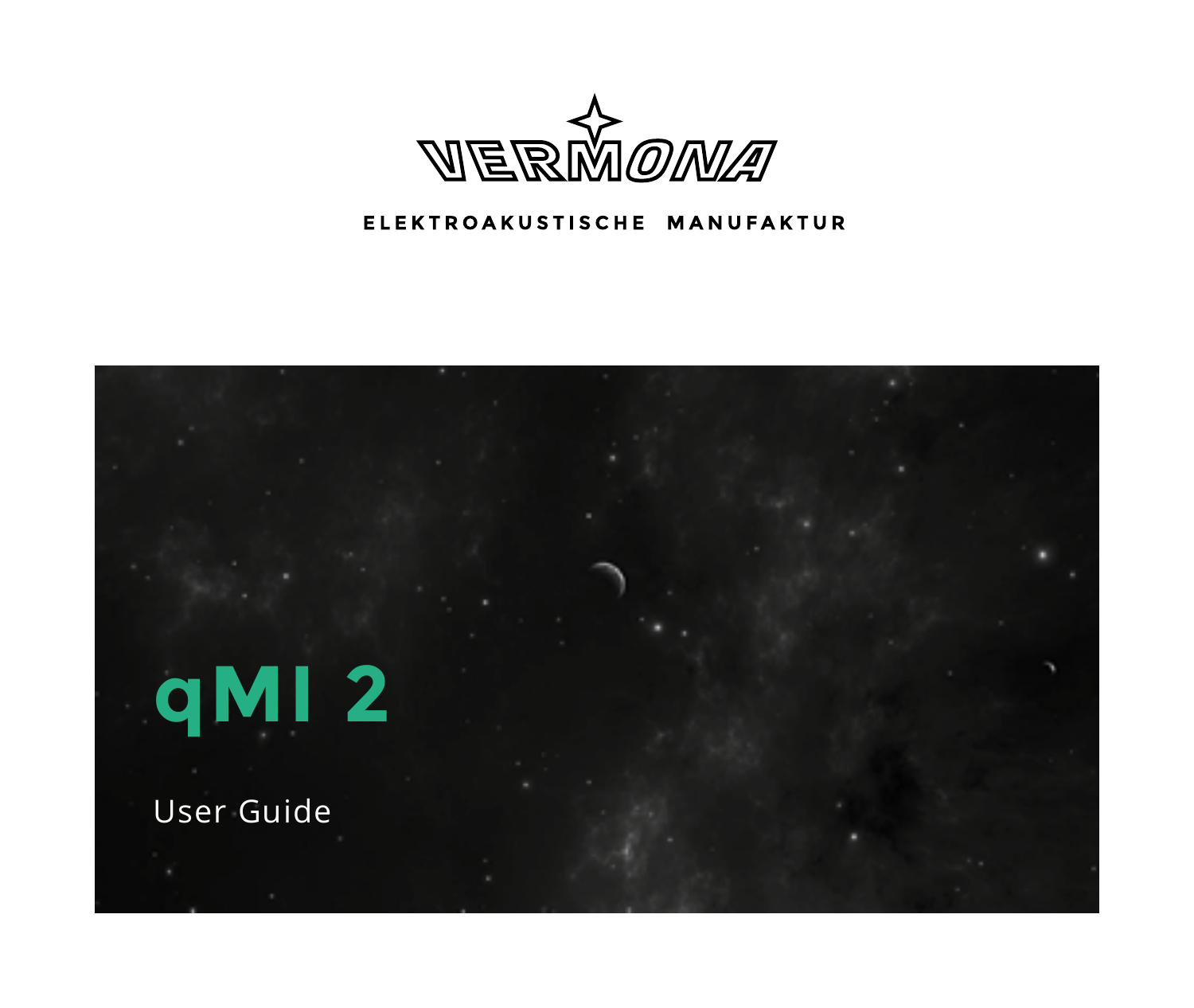# **Introduction**

Patch VCO, VCF and VCA, add a few envelopes and LFOs and the modular synthesizer system is ready to go. Now, connect a MIDI/CV-interface and start playing. This is great, however, there may be some or even lots of unused modules left in the frame, not being used for this patch. There may be useful applications for these but how to address them?

Analogue modular systems are mainly used monophonically. Therefore, almost all MIDI/CV-modules are limited to monophonic output. On the other hand, the bigger the modular system, the more possibilities to address modules are needed. We have developed the qMI 2 - *quad MIDI interface* for exactly this scenario. Whether there is need for four independent patches, layered sounds, rotating voice assignments or even polyphonic sound - the qMI 2 will help to get the most out of a modular synthesizer and expand its flexibility.

Enjoy your qMI 2 - *quad MIDI interface*.

Your VERMONA crew from the Elektroakustischen Manufaktur, Erlbach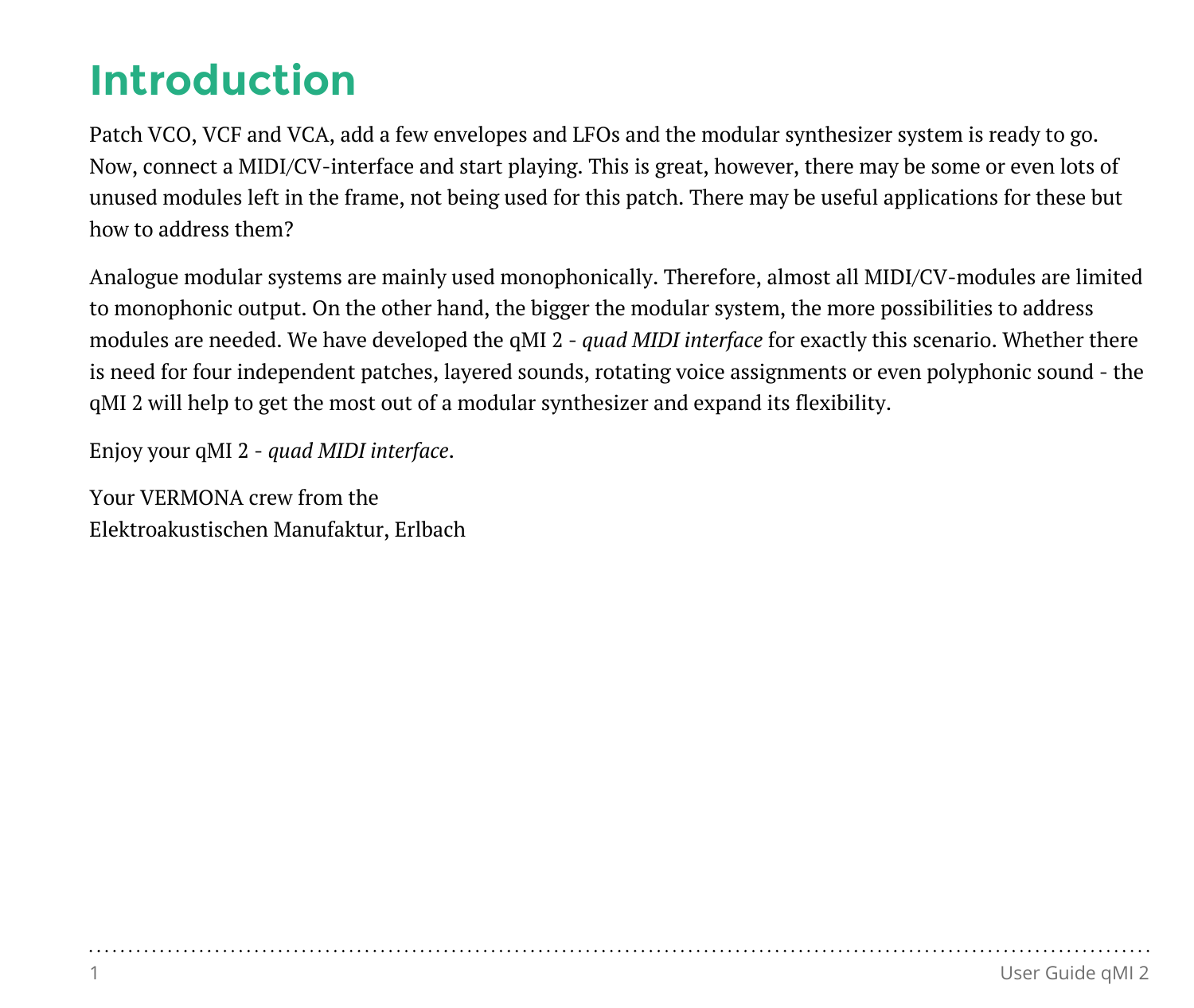# **Getting Started**

To ensure top quality, we carefully inspected the qMI 2 before packaging. Nevertheless, the unit could have been damaged during transportation. Therefore, please take a serious look at the module when unpacking. Do not hesitate to contact us for help, should there be anything unusual with the module or its packaging. Just let us know!

The box should contain the following items:

- one qMI 2
- one ribbon-cable (16-pole to 16-pole)
- four rack mounting screws 3 x 6 mm and suitable plastic washers
- this manual

## Setup and connection

The qMI 2 was designed to work in modular synthesizer systems using the common euro rack format. Its power supply, connectors and dimensions match the typical specifications (VERMONA Modular Case, Doepfer A-100 and compatible systems). To mount the module into the system's frame, carry out the following steps:

- 1. **Switch off the power supply!** For safety reasons, also remove the detachable power cable from the frame Security first!
- 2. Connect the supplied ribbon cable to the module's rear. The corresponding plug socket is protected against reverse polarity. The ribbon cable will only fit in one direction.
- 3. Connect the ribbon cable's other side to an empty plug-socket of the frame's system bus. **Make sure that the color coded side of the cable points towards - 12V! (***se[e"Figure 1: Connecting the qMI 2 to the system](#page-3-0)  [bus" on page 3](#page-3-0))*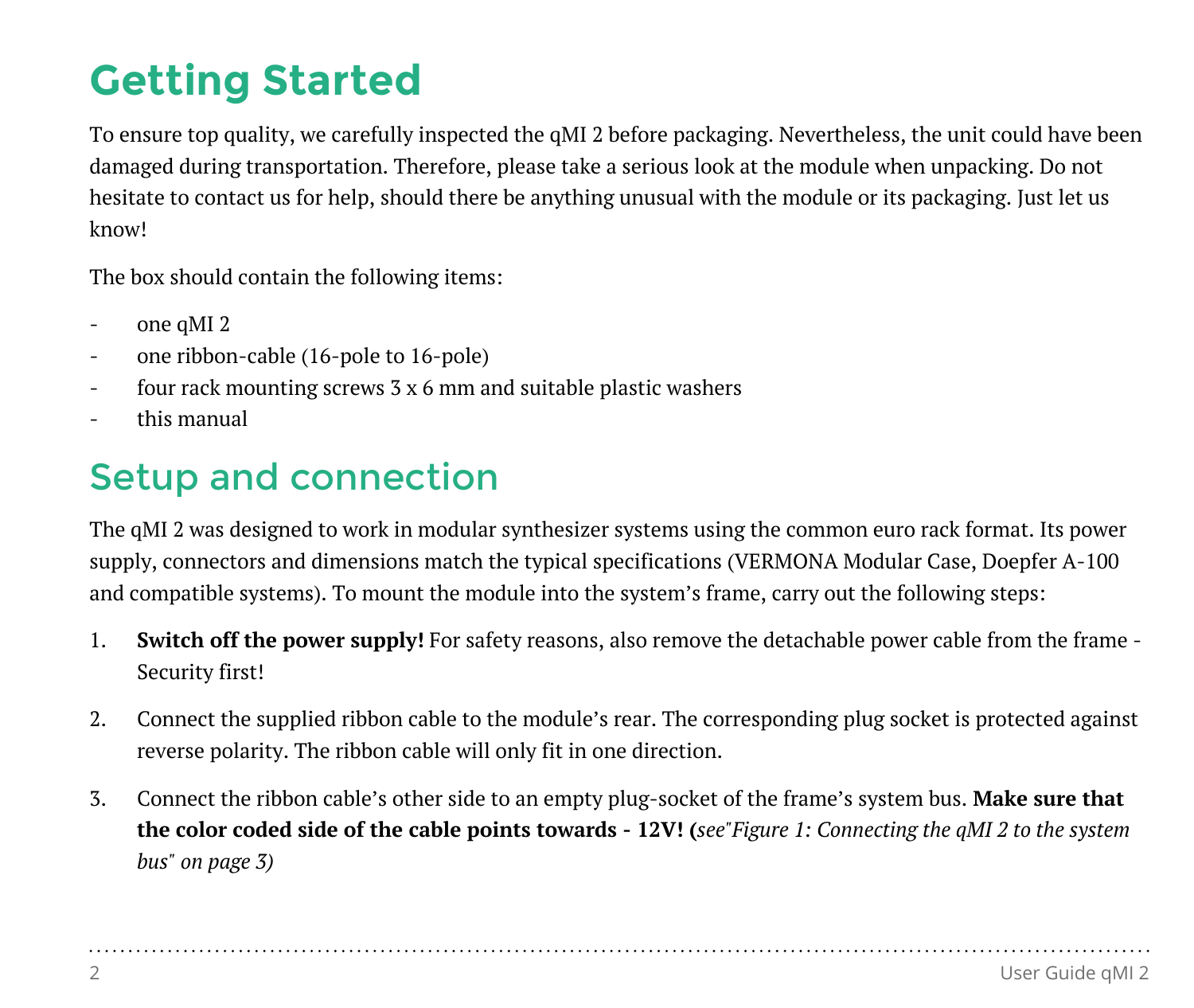A **Connecting the ribbon cable with reverse polarity may lead to damage of the module when powering the system!**



<span id="page-3-0"></span>Figure 1: Connecting the qMI 2 to the system bus

- 4. Mount the qMI 2 to the modular frame. The unit requires a width of 24 HP (horizontal pitch) and is rackmounted with the four supplied screws. Use the supplied flat plastic washers to protect the modules surface off scratches.
- 5. Reconnect the power chord to the frame and switch on the power supply. The module is now ready to work. Press the **MIDI CH**  $\circledcirc$ - or **EDIT**  $\circledcirc$  push-button to verify if the qMI 2 is correctly supplied with power. If so, pressing the push-button will turn on a green LED. Press again to leave this menu.

To find out how to correctly use the different connections of the *qMI 2* with other modules in a modular system, read the following sections and explanations of this manual.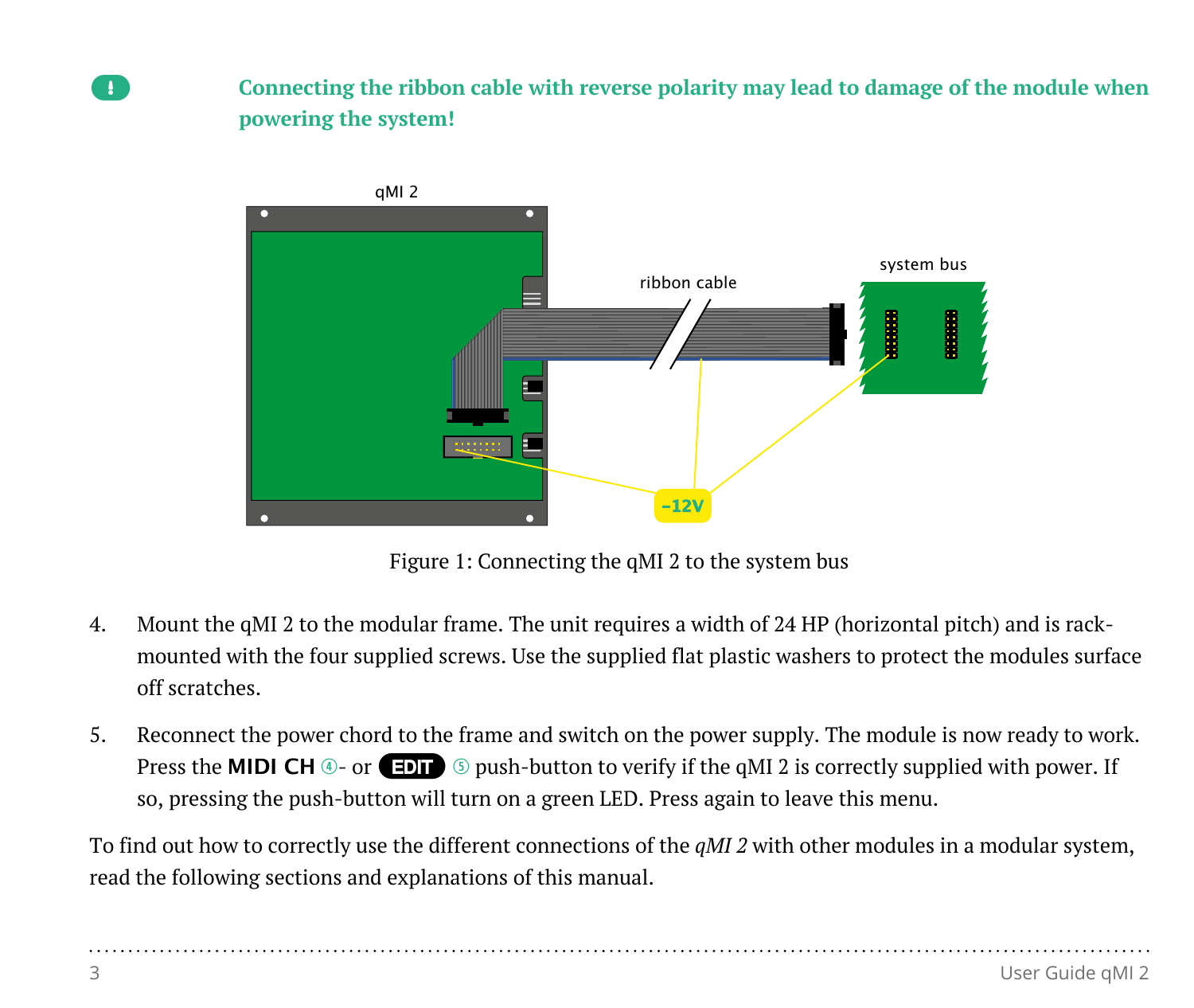# **General**

The qMI 2 - *quad MIDI Interface* is a MIDI to CV converter. It transforms MIDI-notes, controller data and clock signals into analogue voltages and gate signals. The module offers four channels (referred to as *CV/Gate channels*) with individual CV- and gate outputs for note outputs. In addition, the module offers two CV-outputs per channel to control variable parameters - independently or in combination. This makes the conversion of monophonic and polyphonic MIDI-sequences with additional use of MIDI-controllers possible with a modular synthesizer system.



Figure 2: *CV/Gate channel* of the qMI 2 - quad MIDI interface

The CV-output for pitches follows the established standard of *1 volt per octave*. All current oscillator modules and most vintage synthesizers should support this conversion scheme.

The gate connector provides 10 volts output with positive polarity. Again, this voltage is accepted by almost all modules at their gate inputs, e.g. envelopes, switches, reset-inputs of LFOs, start/stop inputs of sequencers etc. Clock and reset-outputs also provide 10 volts with positive polarity.

CV outputs 1 and 2 provide continuous control voltages in a range of 5 volts, deriving from different MIDIcontrollers.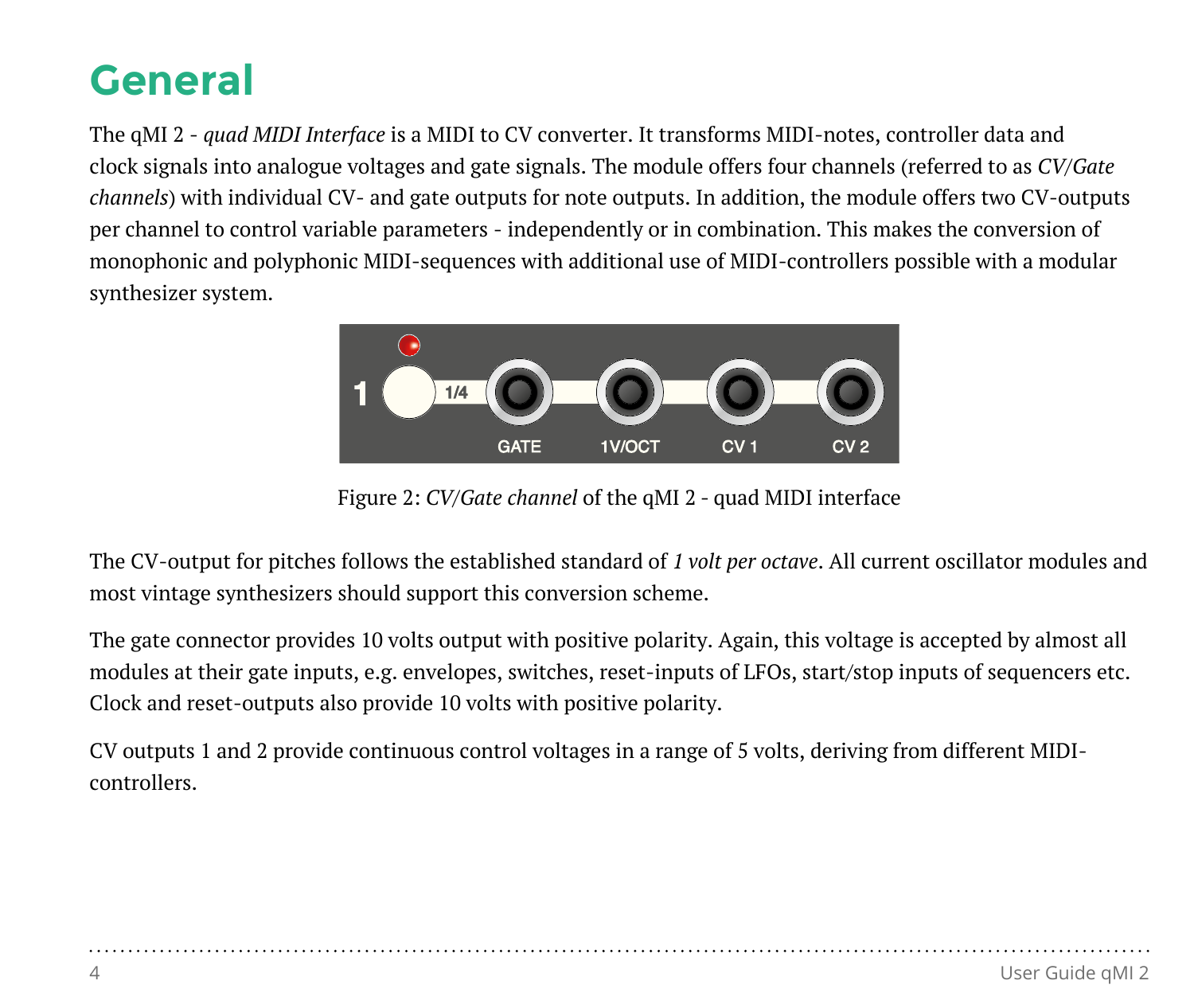# **Controls and functions**

The qMI 2 offers a MIDI input with all corresponding control elements to the left. The module's right section provides four output jacks for the four *CV/Gate channels*. These carry the analogue control voltages having been converted from the MIDI input. From here, connect to the system's modules.

The qMI 2 processes MIDI-notes, velocity, pitch bend commands, a choice of MIDI-controllers as well as MIDIclock. All these signals are converted into analogue CV-, gate- and clock-signals. All 16 MIDI-channels are recognized. Notes and controllers of up to four different MIDI-channels can be converted independently.



Figure 3: Controls and connectors of the qMI 2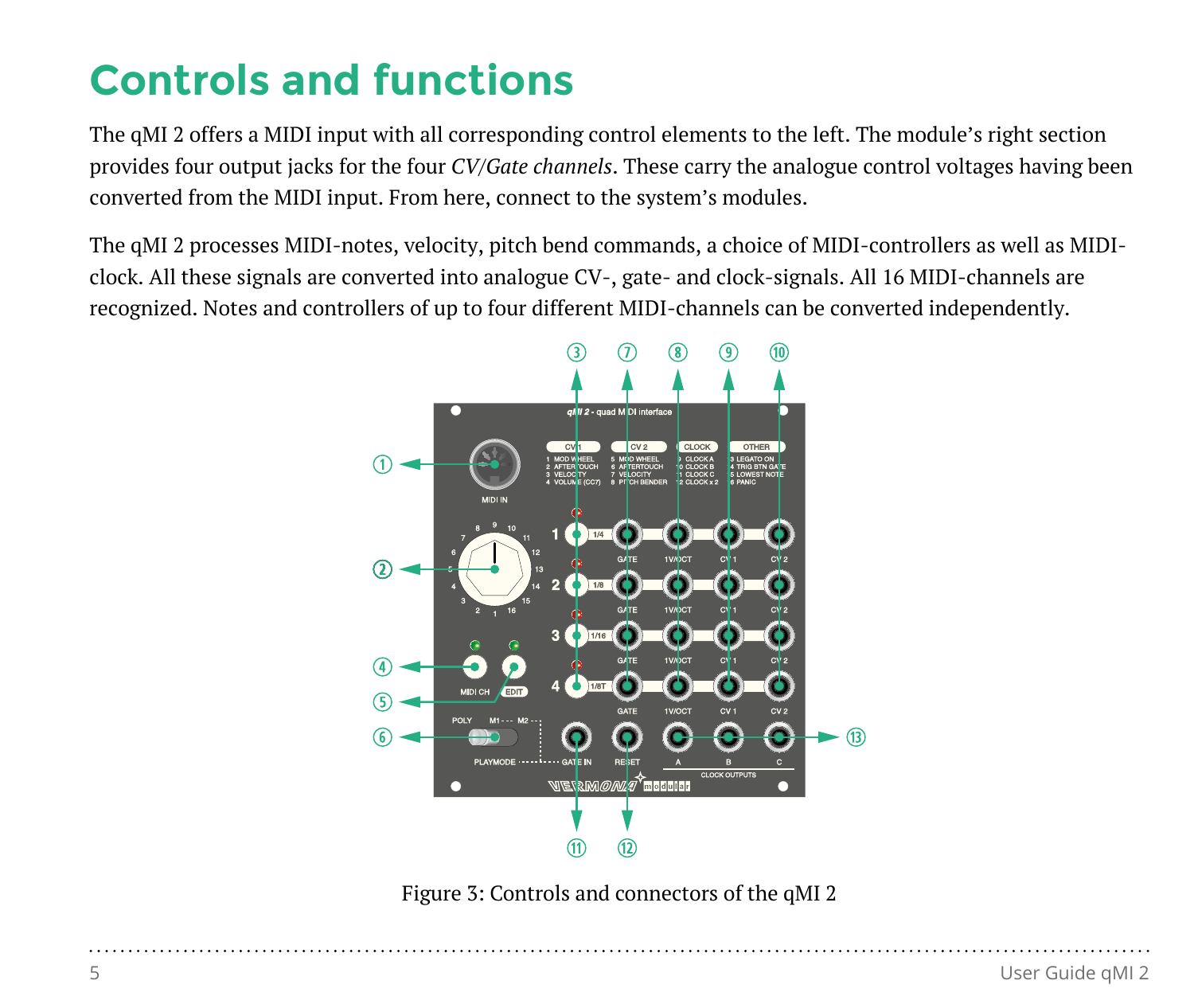## **MIDI IN 1**

The MIDI-input will receive data from a keyboard's, hardware-sequencer's or from a DAW's MIDI-output. Use a standard MIDI cable for connection (5-pin DIN).

## Rotary-switch  $(1 - 16)$   $\circledcirc$

This 16-position-rotary-switch works in combination with the **MIDI CH**  $\circledcirc$  and **EDIT**  $\circledcirc$  push-buttons. Here, the assignments for MIDI-channels and MIDI-controllers are carried out.

## $CV$ Gate channel push-buttons (1, 2, 3, 4)  $\circledcirc$

These push-buttons serve to assign MIDI-channels and edit-functions to the four *CV/Gate channels*. Before any assignment is possible, enter the MIDI- or edit-menu as described in the following two chapters. The corresponding red LEDs above the *CV/Gate channel push-buttons* will display current as well as existing assignments.

In addition, these push-buttons can be used to send manual gate- respectively trigger-signals to the corresponding gate-outputs.

## MIDI CH push-button  $\odot$  and MIDI-channel assignment

This push-button works in combination with the *rotary-switch* 2 located above. It allows assignment of one or more MIDI-channels to the four *CV/Gate channels*.

To do so, carry out the following steps:

- 1. Press **MIDI CH @**, the corresponding green LED will be lit.
- 2. Select the MIDI-channel (1-16) using the *rotary-switch* 2.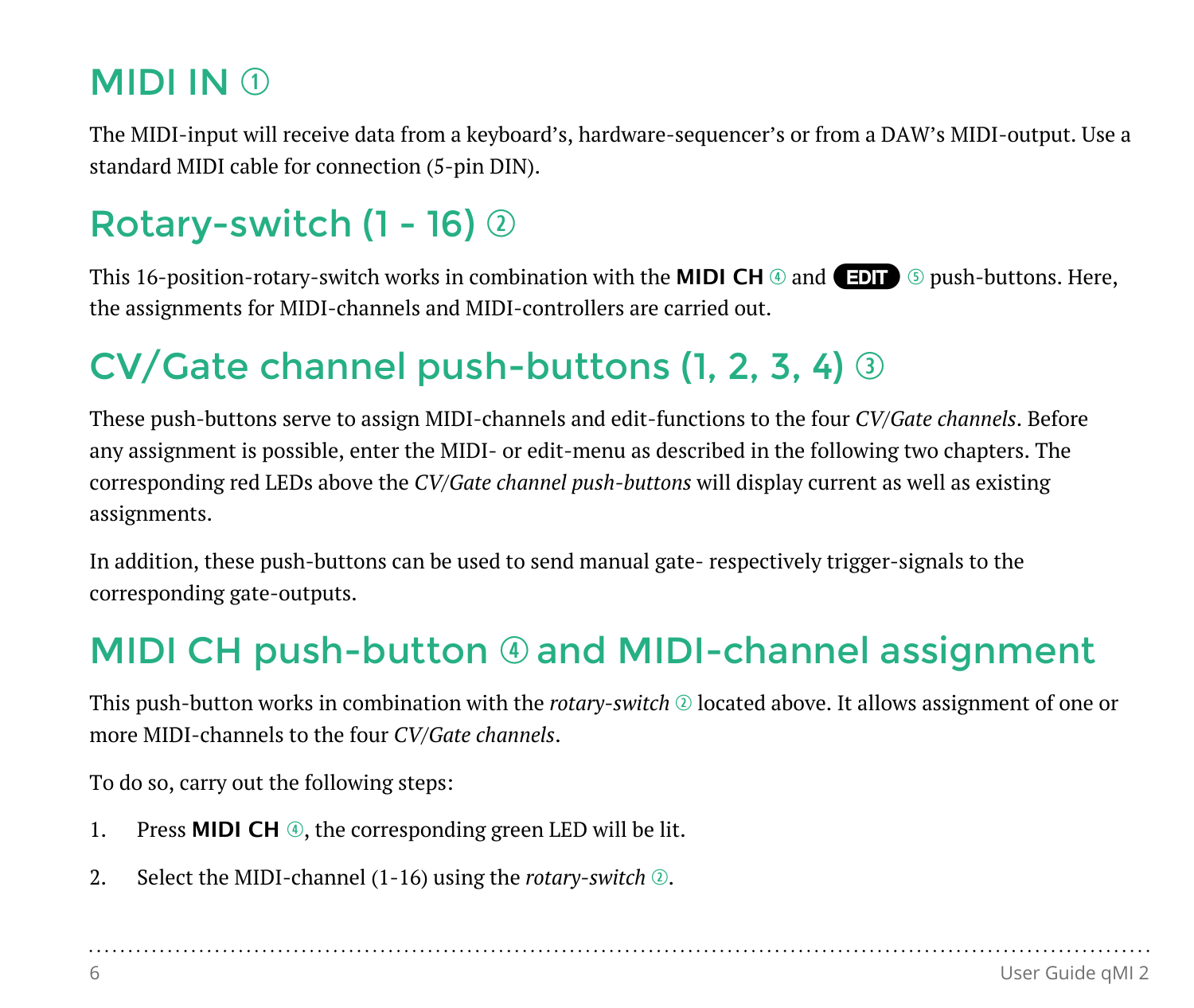3. Press one or multiple *CV/Gate channel push-buttons* e to select respectively deselect the *CV/Gate channels* to be addressed from the selected MIDI-channel. The corresponding red LEDs will be lit when the MIDIchannel is assigned.

### **C** Steps 2 and 3 can be repeated until all MIDI-channel assignments are done.

4. Press **MIDI CH**  $\circledcirc$  once more to exit channel assignment mode. The green LED will turn off. The assignments are automatically stored and kept even with the modular system being switched off.

## <span id="page-7-0"></span> $E$  - push-button  $\odot$  and edit functions

This push-button works in combination with the *rotary-switch* w. It allows assignment of MIDI-controllers to **CV 1**  $\circ$ - and **CV 2**  $\circ$ -outputs of the four *CV/Gate channels* as well as further system settings.

In addition to the outputs for pitch-CV and gate, each of the qMI 2's four *CV/Gate channels* offers two control voltage outputs. These outputs provide CV-signals with up to 5 volts. The control voltages provided here derive from incoming MIDI-controller signals. Each CV-output can be assigned to one of four possible predetermined MIDI-controllers.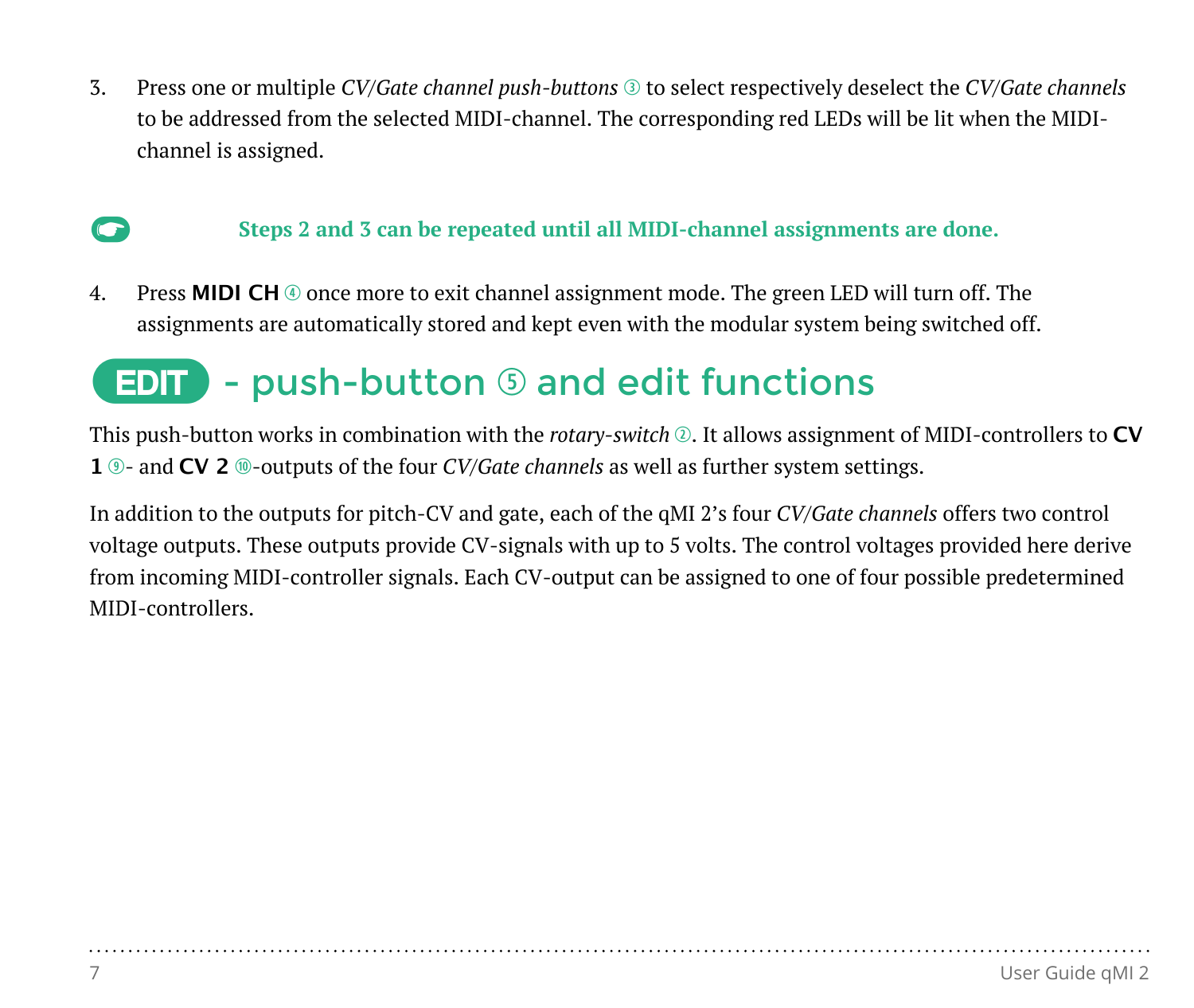For output **CV 1 9** select between:

| <b>Rotary-Switch position</b> | <b>MIDI</b> controller |
|-------------------------------|------------------------|
|                               | MOD WHEEL (MIDI-CC#1)  |
|                               | AFTERTOUCH             |
|                               | <b>VELOCITY</b>        |
| 4                             | VOLUME (MIDI-CC#7)     |

For output **CV 2** ® select between:

| <b>Rotary-Switch position</b> | <b>MIDI</b> controller |
|-------------------------------|------------------------|
|                               | MOD WHEEL (MIDI-CC#1)  |
| b                             | AFTERTOUCH             |
|                               | <b>VELOCITY</b>        |
|                               | PITCH BEND             |

**G** With PITCH BEND being selected for **CV** 2 **®**, the voltage range changes to -2.5 to + 2.5 **volts. With all other controllers selected, the output voltage range is 0 to 5 volts.** 

. . . . . . . . . . . . . . . . . .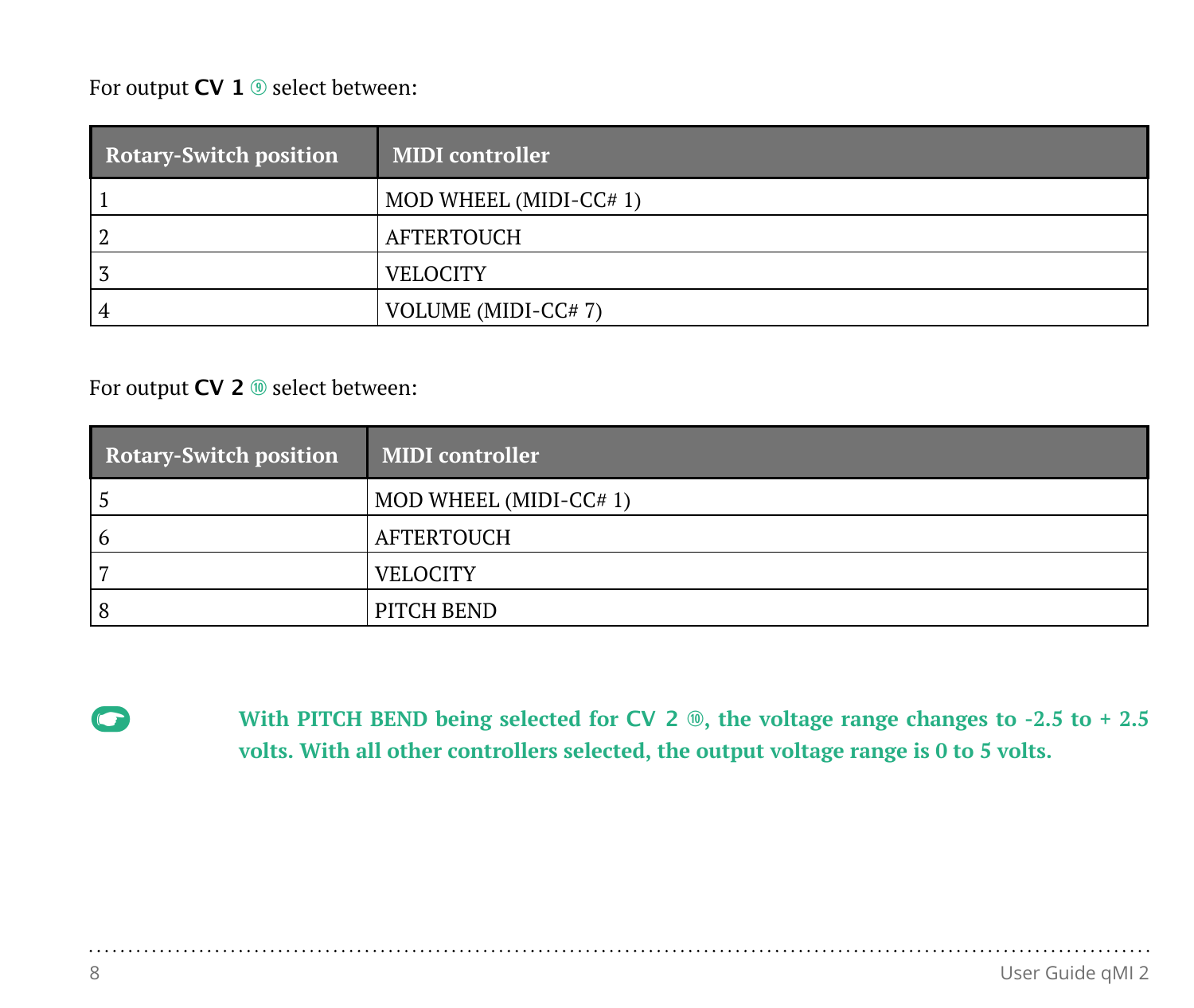To assign a MIDI-controller to a CV-output, carry out the following steps:

- 1. Press  $\Box$  **5.** The corresponding green LED will be lit.
- 2. Select the desired MIDI-controller using the *rotary-switch* ②. Positions 1 to 4 specify output **CV 1** ③; positions 5 to 8 specify output  $CV$  2  $\odot$  (see label printing on the module).
- 3. Select one or more *CV/Gate-channels* using the *CV/Gate channel push-buttons*  $\circledcirc$  to respond to the selected MIDI-controller. The corresponding red LEDs will be lit.

#### **C** Steps 2 and 4 can be repeated until everything is set up properly.

4. Press  $E\Box$   $\odot$  again to exit this mode. The green LED will turn off. The assignments are automatically stored and kept even with the modular system being switched off.

It is completely dependent on the patch connections, which functions are controlled by the CV-outputs. In principle, each CV-input is a suitable target: a filter's cutoff frequency, its resonance, a VCO's pulse width, LFOspeed, envelope times, wave shaping parameters, a phaser's rate etc.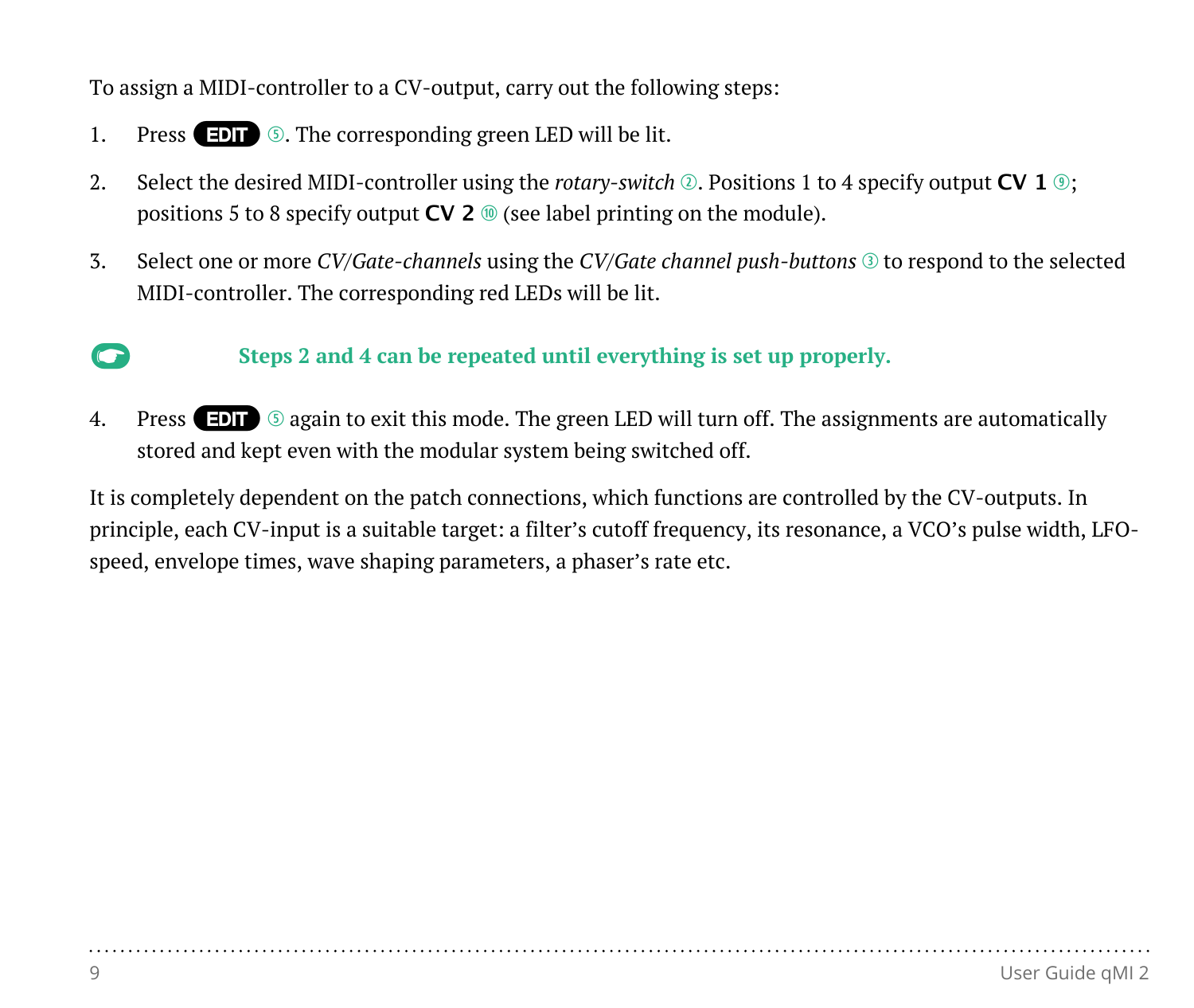## PLAYMODE selector  $\circledcirc$

This switch selects the playmode. Available are one polyphonic (**POLY**) and two monophonic (**M1**, **M2**) modes. The mode determines in what way incoming MIDI-notes are distributed to the *CV/Gate channels*. Playmode is a global setting for the qMI 2.

### **POLY - Polyphonic playmode**

This playmode allows all combined channels to be played polyphonically. This way, the modular synthesizer system can be played with up to four-voice polyphony using the qMI 2. The advantage of polyphony in a modular synthesizer system is the possibility to adjust all voices' sounds individually. Even slight variations of oscillatorand filter-settings will clearly enhance the liveliness in a chord.

For Example: With the qMI 2 being configured to four-voice polyphony and four received notes held, the fifth received MIDI-note will replace the oldest (longest held) note.

**C** Polyphony in modular synthesizer systems always comes at expenses. All modules in a patch **need to be available in appropriate numbers. For example, even a simple patch will require four VCOs, four filters, four VCAs and eight envelope generators. Also, corresponding mixers and multiples have to be available. More complex patches will, of course, lead to more complex module configurations. An alternative solution could be the use of modules that combine multiple functions in a single unit.**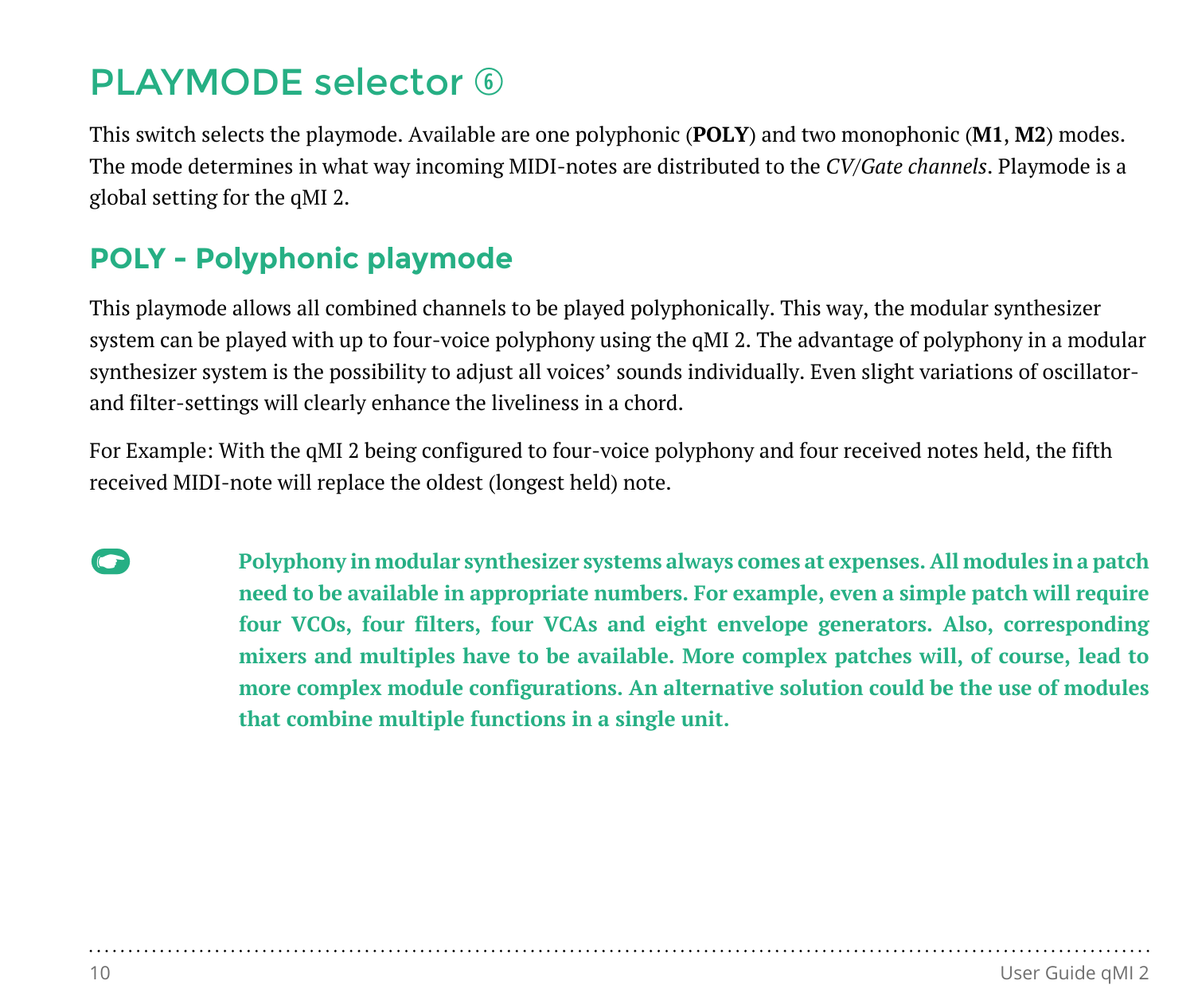### **M1 - Monophonic playmode 1**

With this playmode enabled, all combined *CV/Gate channels* set to the same MIDI-channel are played in parallel. **1V/OCT**  $\circledcirc$ - and **GATE**  $\circledcirc$  transfer the same pitches and note lengths. In addition, **M1** is the standard mode for individual, uncombined channels.

For Example: With channels 1, 2 and 3 being combined on MIDI-channel 1 and channel 4 reacting to MIDIchannel 2, channel 4 will still be played independently in **M1**-mode, disregarding the selected playmode which may have been set to **M2** or **POLY**.

### **M2 - Monophonic playmode 2**

This playmode is monophonic, too. Here, the combined *CV/Gate channels* are not addressed in parallel but one after another. The first MIDI-note will trigger e.g. CV/*GATE channel 1*, the next *CV/Gate channel 2* and so on...

Mode **M2** offers multiple possibilities. Control multiple patches with identical settings but spread the "voices" across the stereo panorama. The result will be a jumping rhythmical stereo-sound, well suited for fast sequences and arpeggios.

With oscillators, filters and modulators being set differently on all participating *CV/Gate channels* and maybe even spread across the stereo image, a sequence can drastically change its sound when changing between modes **M1** and **M2**. Although, the same notes are used, mode **M2** will give the impression of (up to) four new sequences, due to our ear separates the different sounds from each other. Using an odd number of notes per beat will further increase this effect.

Although it is tempting to use all four *CV/Gate channels* for voice rotation, notice that also two channels will still allow for interesting possibilities due to constant changes.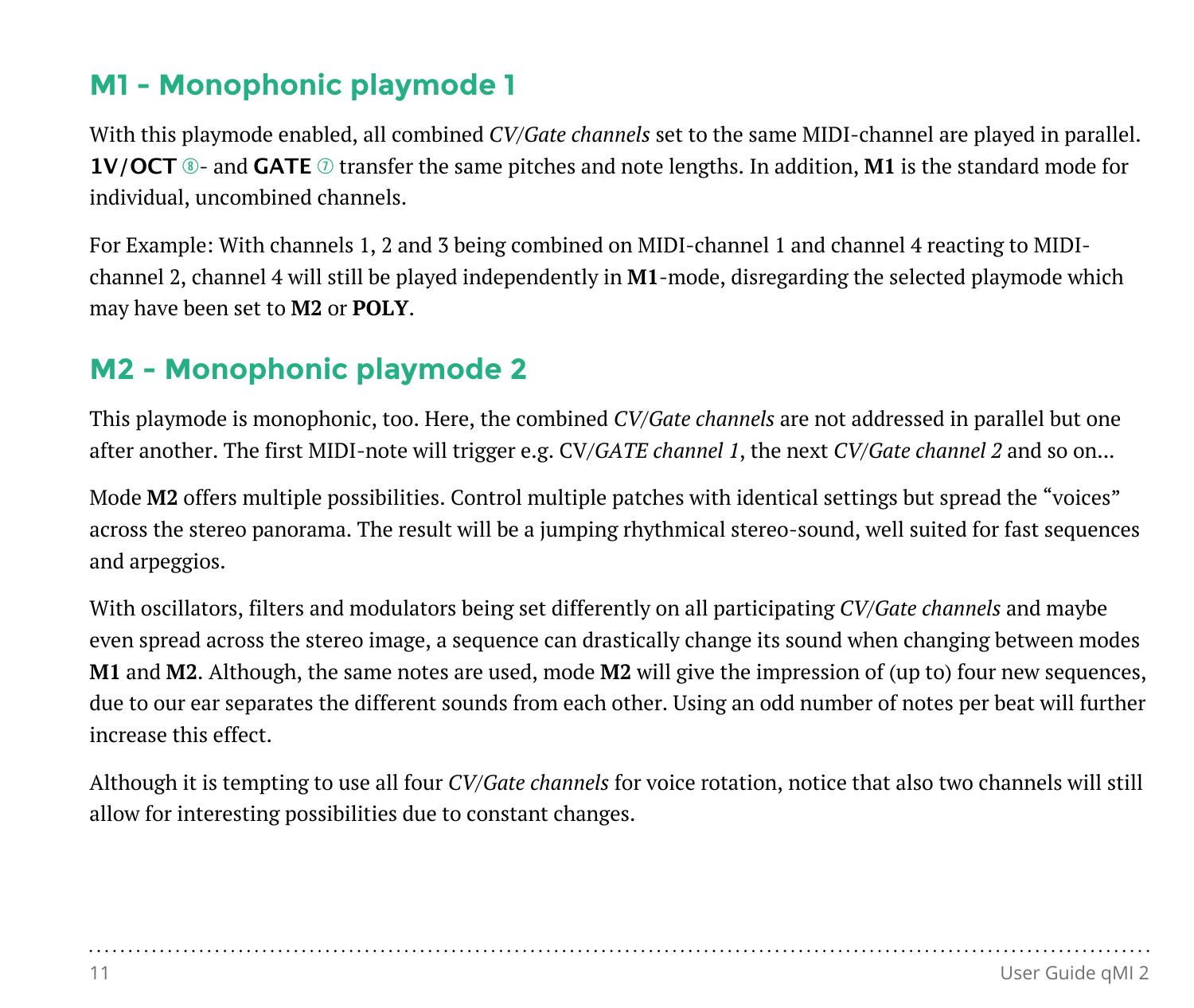Arpeggio-like mini-sequences in mode **M2** can be achieved by using different oscillator tunings for all four *CV/ Gate channels*. Start the sequence by playing the same MIDI-note and adjust the oscillators. The mini-sequence is a result of the voice rotation. Changing the MIDI-note will "transpose the arpeggio".

### <span id="page-12-0"></span>**Automated playmode change between M1 and M2**

The **GATE IN**  $\oslash$  input can be used to toggle between monophonic playmodes **M1** and **M2** using a gate signal, e.g. rhythmically from a step-sequencer. The mode change is carried out for the period of the gate signal being active. With the gate voltage returning to zero, the playmode will return to its original state. Therefore, the state of the **PLAYMODE** selector  $\circledcirc$  is relevant. With **PLAYMODE**  $\circledcirc$  being set to **M1**, a gate signal will temporarily change the mode to **M2** and vice versa.

With **PLAYMODE**  $\circledcirc$  being set to **POLY**, the **GATE** IN input  $\circledcirc$  is inactive.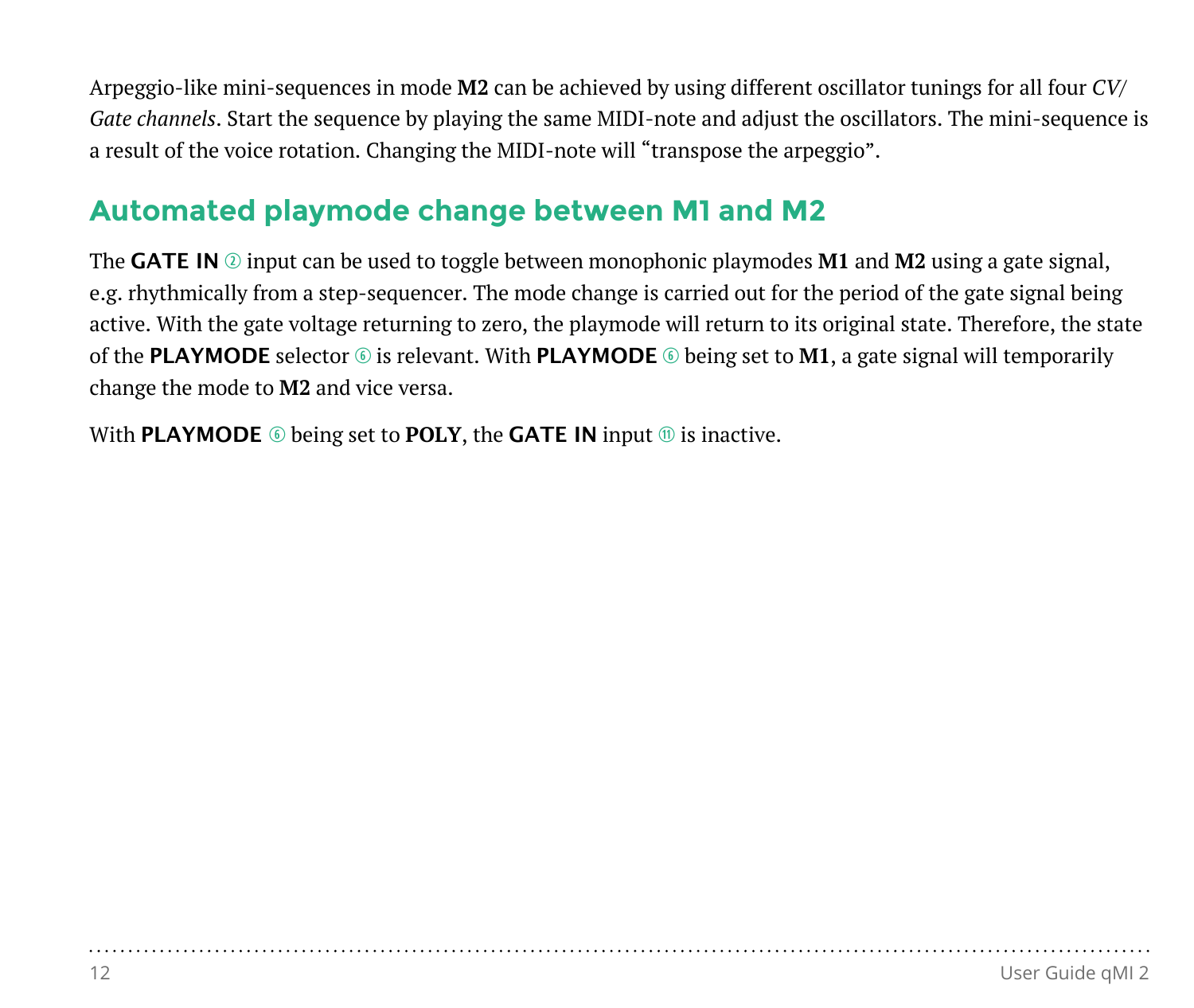## **Connections**

## GATE  $\oslash$  - gate outputs 1-4

These connectors output gate-signals that equal the note lengths received at the **MIDI IN**  $\odot$  input or manually generated using the *CV/Gate channel push-button e*. Gate-voltage is 10 volts with positive polarity.

## 1V/OCT  $\circledast$  - pitch-CV outputs 1-4

These connectors output control voltages that equal the note pitches received at the **MIDI IN**  $\odot$  input. Pitch-CV voltage ranges from 0 to 5 volts following a conversion scheme of 1 volt per octave.

## Connecting the GATE- and 1V/OCT-CV-Outputs

Once the MIDI-channels are assigned, the qMI 2 is ready to play. However, assignment of pitch-CV- and gateoutputs to their targets is necessary.

For Example, a simple synthesizer patch is build out of a VCO, a VCF and a VCA. The filter's cutoff-frequency and the VCA are controlled by an envelope generator. The first connection is the assignment of pitch-CV to the oscillator (VCO). Patch a cable from the module's corresponding **1V/OCT** i output to the VCO's pitch-CVinput. Many oscillators offer more than a single CV-input. The input handling the pitch often has a different labeling, depending on the manufacturer, e.g. *CV1*, *1V/Oct-In, Key-CV* or *Main-CV*.

When using multiple VCOs, the pitch-CV needs to be distributed. One may use the system bus to transfer the pitch-CV to the oscillators if using *CV/Gate channel 1* of the qMI 2. Unfortunately, not all oscillators support this handy feature. Please consult the respective documentations. In case, bus-CV is not supported, pitch-CV has to be distributed using a multiple. Note that using multiples may cause a loss of signal quality which may result in pitch corruption. Here, we recommend using buffered multiples.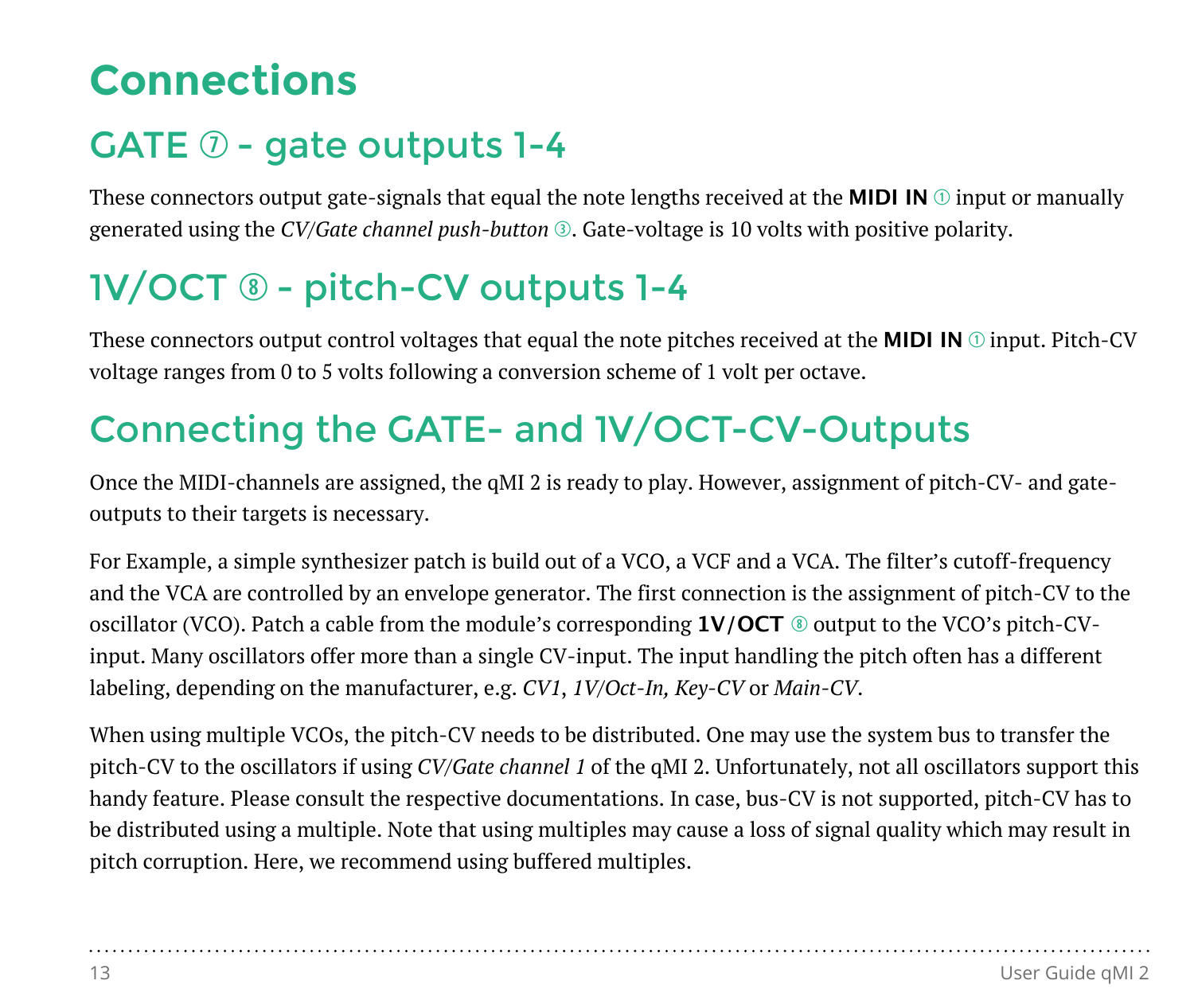

**Pitch-CV** may also be used to modulate the filter's cutoff frequency. This function is **referred to as key tracking or key follow. Here, the filter will open in relation to incoming pitch. Only few filter modules will support Bus-CV. Typically, a patch chord connection is required. To adjust the intensity of the key tracking function, we recommend using a CVinput with attenuator.**

The qMI 2's gate signal triggers the envelope which controls the VCA. If the patch requires two or more envelope generators, e.g. for separate filter control or the VCO's pulse width, the gate signal needs to be distributed to trigger all envelopes simultaneously. This is either done via *CV/Gate channel 1* across the system bus or by using a multiple. There is no need for buffered multiples when duplicating gate-signals.

**C** When playing monophonic patches using the qMI 2, no multiples are needed to distribute **pitch-CVs to up to four oscillators. The same goes for the gate-signals for up to four envelope generators. With all CV/Gate-channels set to the same MIDI-channel, every output will carry the same note values and the qMI 2 itself acts as a distributor.**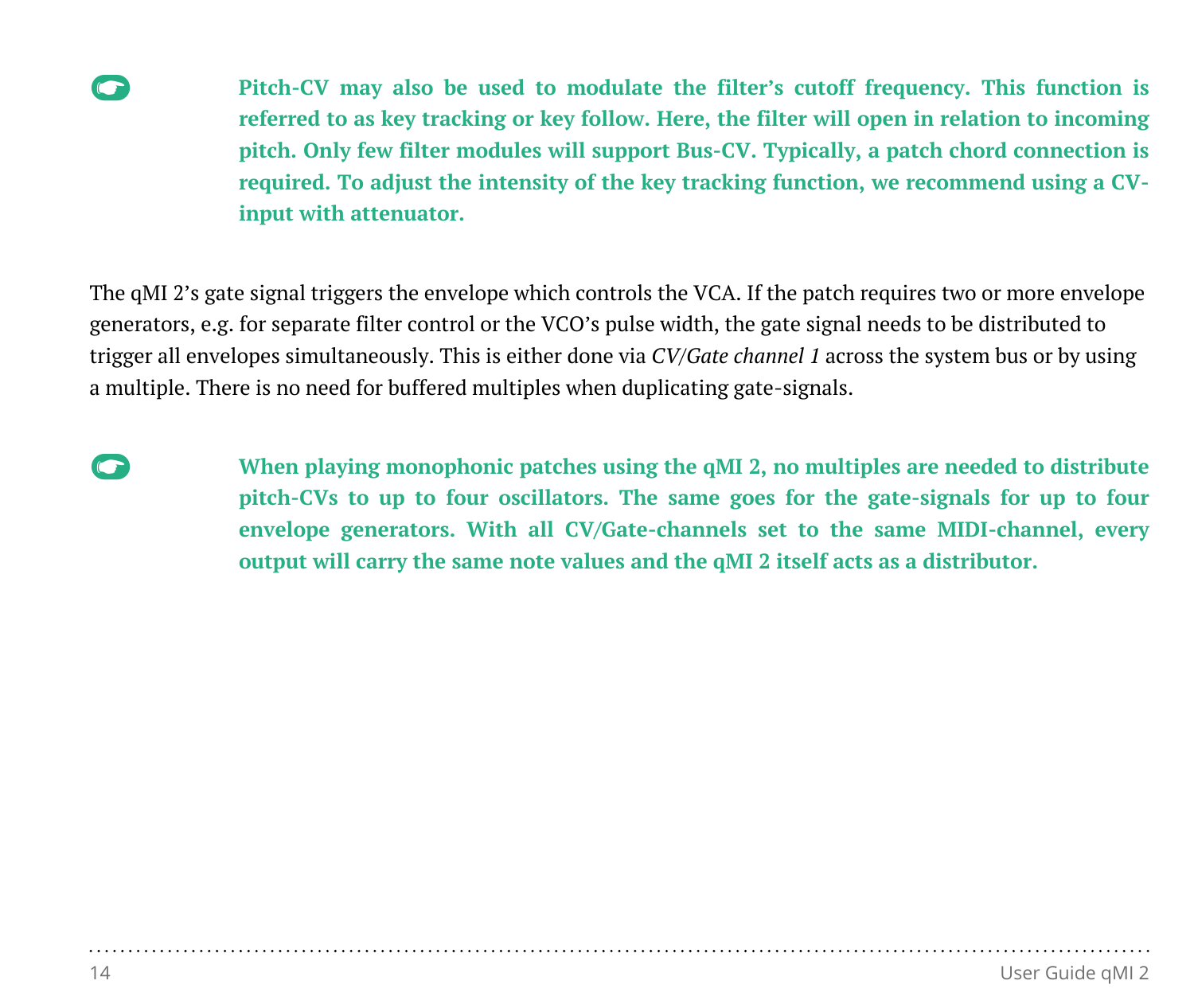## $CV 1  $\circled{0}$  / CV 2  $\circled{0}$  - Control voltage outputs 1-4$

These connectors output continuously variable control voltages ranging between 0 and 5 volts respectively -2,5 to +2,5 volts when using pitch bender. These control-voltages derive from different assignable MIDI-controllers (see *"*E *[- push-button t and edit functions" on page 7](#page-7-0)*).

## GATE IN  $\mathbb{D}$  - Gate input

The **GATE IN** input allows temporary toggling between both monophonic playmodes **M1** and **M2** (see *["Automated playmode change between M1 and M2" on page 12](#page-12-0))* using a gate signal. With **PLAYMODE** © being set to **POLY**, the gate input is inactive.

### **RESET output 12**

The **RESET** output interprets MIDI-real-time-commands for *start*, *continue* and *stop* of a MIDI-sequencer. With the qMI 2 receiving a stop-command by a MIDI-sequencer, the **RESET** output is set to provide +5 volts permanently. With the reception of MIDI-start and continue-commands, the output's voltage is set to 0 volt.

With the analogue sequencer already being patched to the **CLOCK**  $\circledcirc$ -and **GATE**  $\circledcirc$  output signals for start/stop, the **RESET**-output will complete the remote control. Consult the sequencer's manual to find out if the reset function follows the principles described above.

**C** The RESET-output is not suited for a specific function that may be known as a reset of an **LFO's waveform start (i.e. the fourMulator offers this function). Here, common gate- or clock-signals are needed.**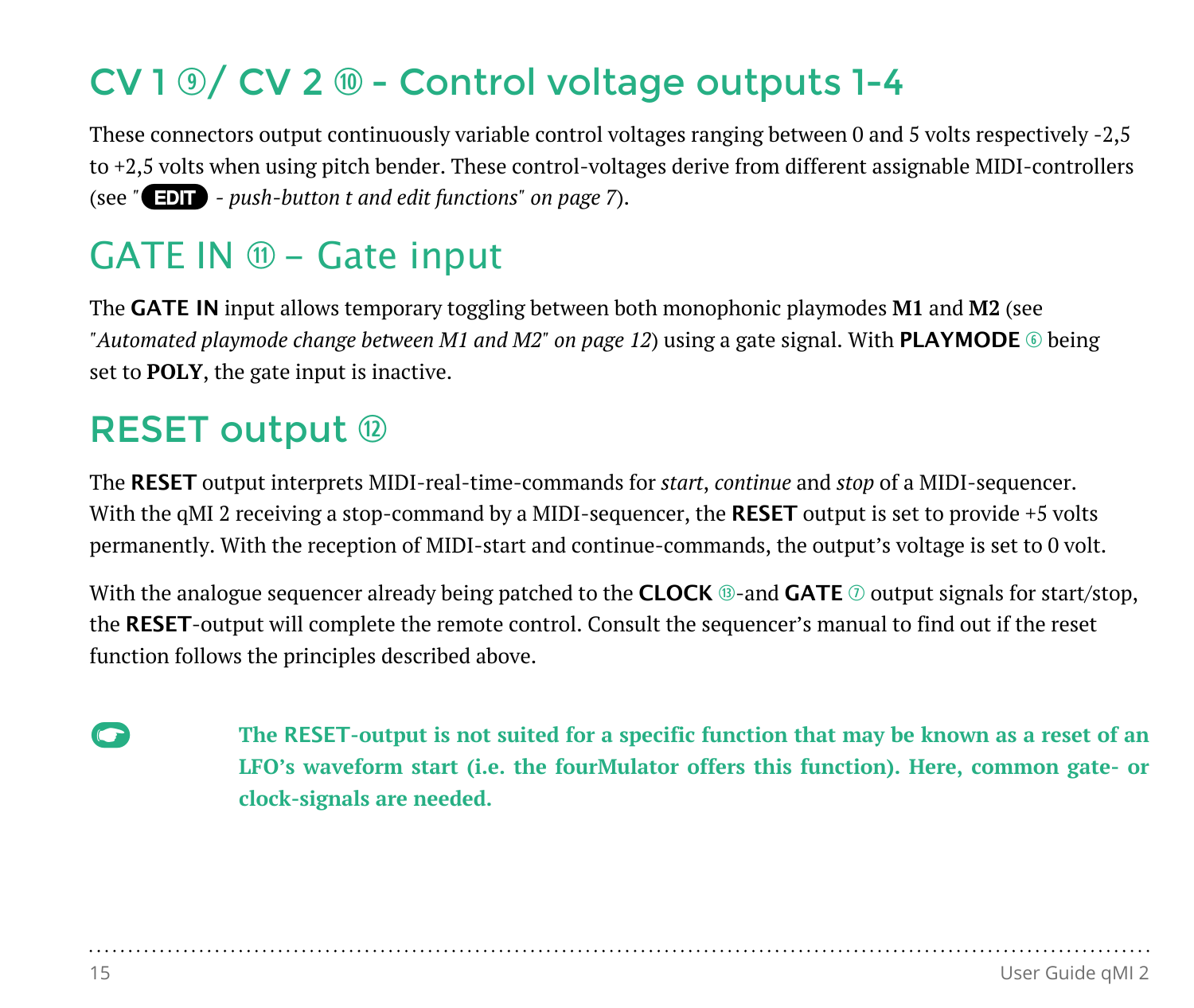## CLOCK OUTPUTS A, B and C  $\circledcirc$  - Clock division outputs

These three connectors deliver a periodical signal that derives from an incoming MIDI-clock. Clock impulses are sent with 10 volts and positive polarity. A clock division of 1/16 equals the general song tempo at 16th resolution, the common clock-grid of analogue sequencers. The other three possible clock divisions 1/4, 1/8 and 1/8 triplets are corresponding modifications of the clock input. This is advantageous when using more than a single clock-receiver simultaneously, allowing to create shifted rhythms and tempos.

Each clock output can be assigned to transfer any of the four available clock-divisions. This output assignment is carried out by edit functions **9**, **10** and **11**:

- 1. Press  $\Box$   $\Box$   $\Diamond$ , the corresponding green LED will be lit.
- 2. Use the *rotary switch*  $\circledcirc$  to select the desired **CLOCK OUTPUT**  $\circledcirc$ : Position 9 equals output **A**, position 10 output **B** and position **11** output **C** (see label printing on the module).
- 3. Use the *CV/Gate channel-buttons* **the select the clock division (see label printing on the module)** 
	- 1. 1/4 resolution
	- 2. 1/8 resolution
	- 3. 1/16 resolution)
	- 4. 1/8T resolution
- 4. Clock division rate can be doubled globally. To do so, use the *rotary switch* **there** to select menu **12 CLOCK x 2** in edit-mode. Press any of the *CV/Gate channel-buttons*  $\odot$  to toggle between standard (LEDs off) and doubled clock speed (LEDs lit).
- 5. Press **EDIT O** again to exit this mode. The green LED will turn off. The assignments are automatically stored and kept even with the modular system being switched off.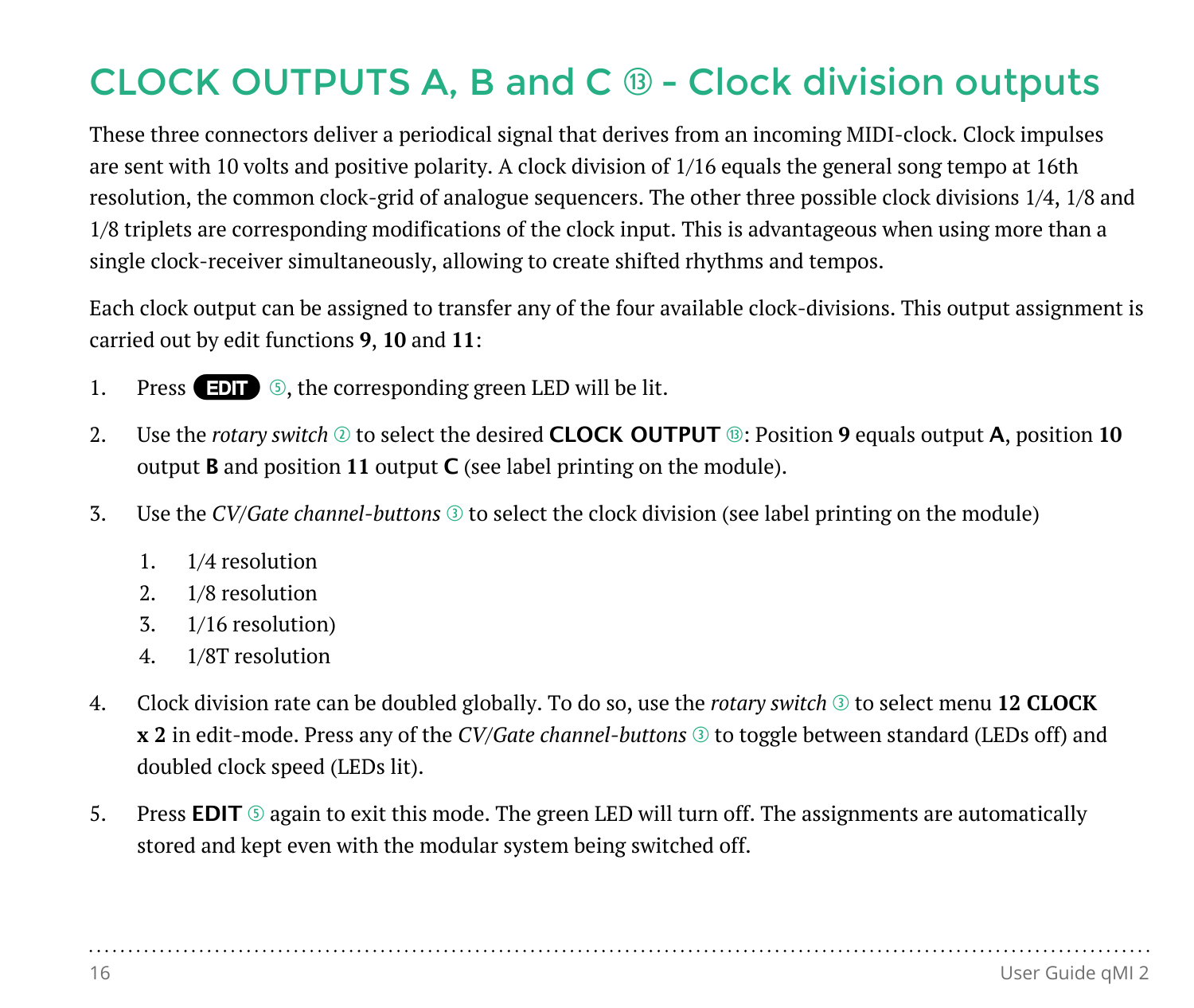- **C** Not only classic analogue sequencers can be used as clock receivers. One may also address **switches, electronic sequential switches, logic modules, LFO reset inputs, envelopes etc.**
- **For complete control of an analogue sequencer, separate signals are also needed for start and stop functions. Although the qMI 2 does not offer proprietary outputs for these**  functions, GATE outputs  $\odot$  may be used instead. Here, start- and stop commands will need **to be triggered by MIDI-notes. Some sequencers toggle between start and stop functions on a single input. In this case, only a single gate-output of the qMI 2 is needed.**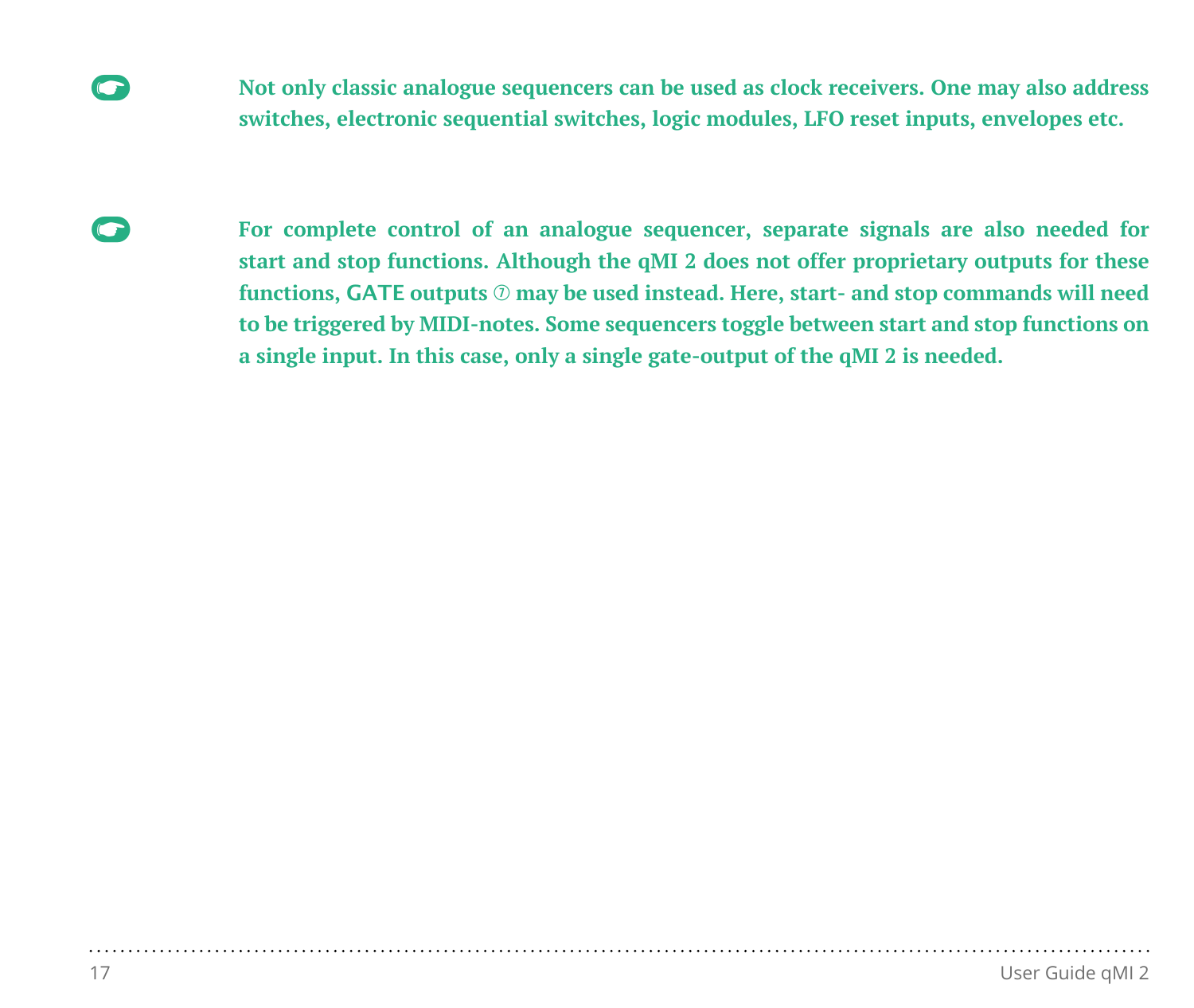# **Other functions**

## Circuit board jumpers (CV / GATE)

Two plug-in-jumpers to the side of the module's circuit board can be used to send pitch-CV- and gate voltages of *CV/Gate channel 1* to the system bus. With the plug-in-jumper set next to the **CV** respectively **GATE** label, the connection to the system bus is active. This way, front panel cable connections for this function are no longer necessary with the receiving modules being mounted on the same bus circuit board (respectively a CV/ Gate connection has been made across several bus circuit boards). With the jumper set next to the **OFF** label, the connection to the system bus is inactive.



Figure 4: Jumper settings for 1V/OCT and GATE

A - Gate and 1V/OCT are available on the system bus

B - Gate an 1V/OCT are not available from the system bus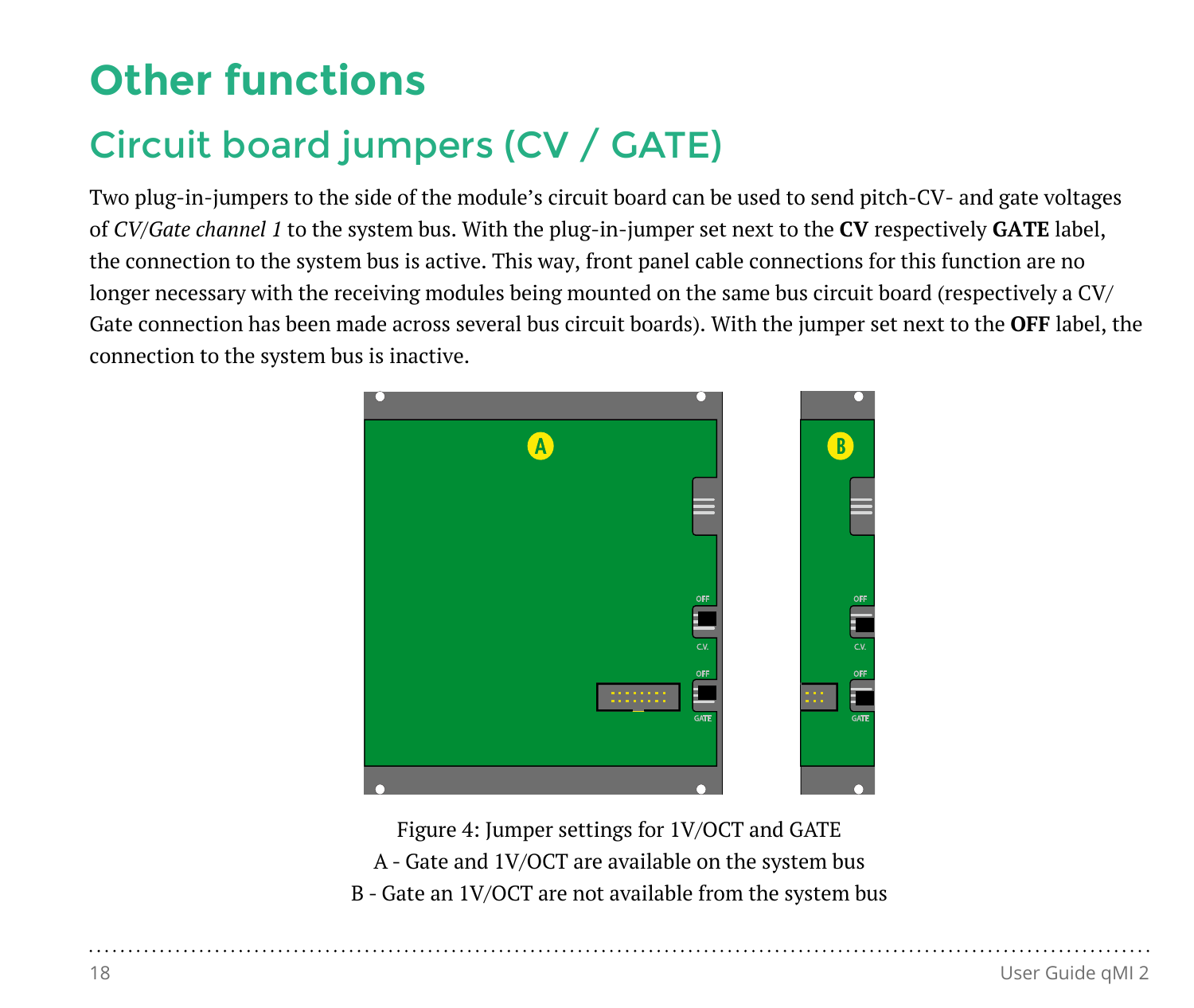**Example 3** A distribution of pitch-CV- and gate-signals across the system bus is useful where multiple **oscillators and envelopes are present. Here, the internal signal distribution replaces the need for multiples. Unfortunately, not all oscillators support system bus distribution. If this is the case, pitch-CV has to be patched the usual way.**

## **System settings (OTHER)**

The edit-menu allows configuring four additional settings. **Panic** and **Lowest Note** are set globally, while **Legato** and **Trigger/Gate** can be set individually per *CV/Gate channel*.

## LEGATO ON

This function affects a *CV/Gate channel*'s **GATE** output  $\oslash$ . With legato enabled, notes being played tied (i.e. a second note is played while the first note is still held), won't trigger a new gate-signal. As a result, a controlled envelope will not be restarted - a behavior often preferred for lead-sounds.

**EXECUTE:** Legato does not always have a positive effect for the modulation envelope for filtered and **synced sounds. An alternative patch is worth a try: For the** *CV/Gate channel* **addressing pitch and the VCA envelope, leave legato disabled. Now, use a second** *CV/Gate channel***, set to the same MIDI-channel and activate legato. Use this gate output to trigger the filter's or the synced oscillator's modulation envelope. This envelope will only be triggered with separated (untied) notes being played, while the VCA will always be triggered with every note played.**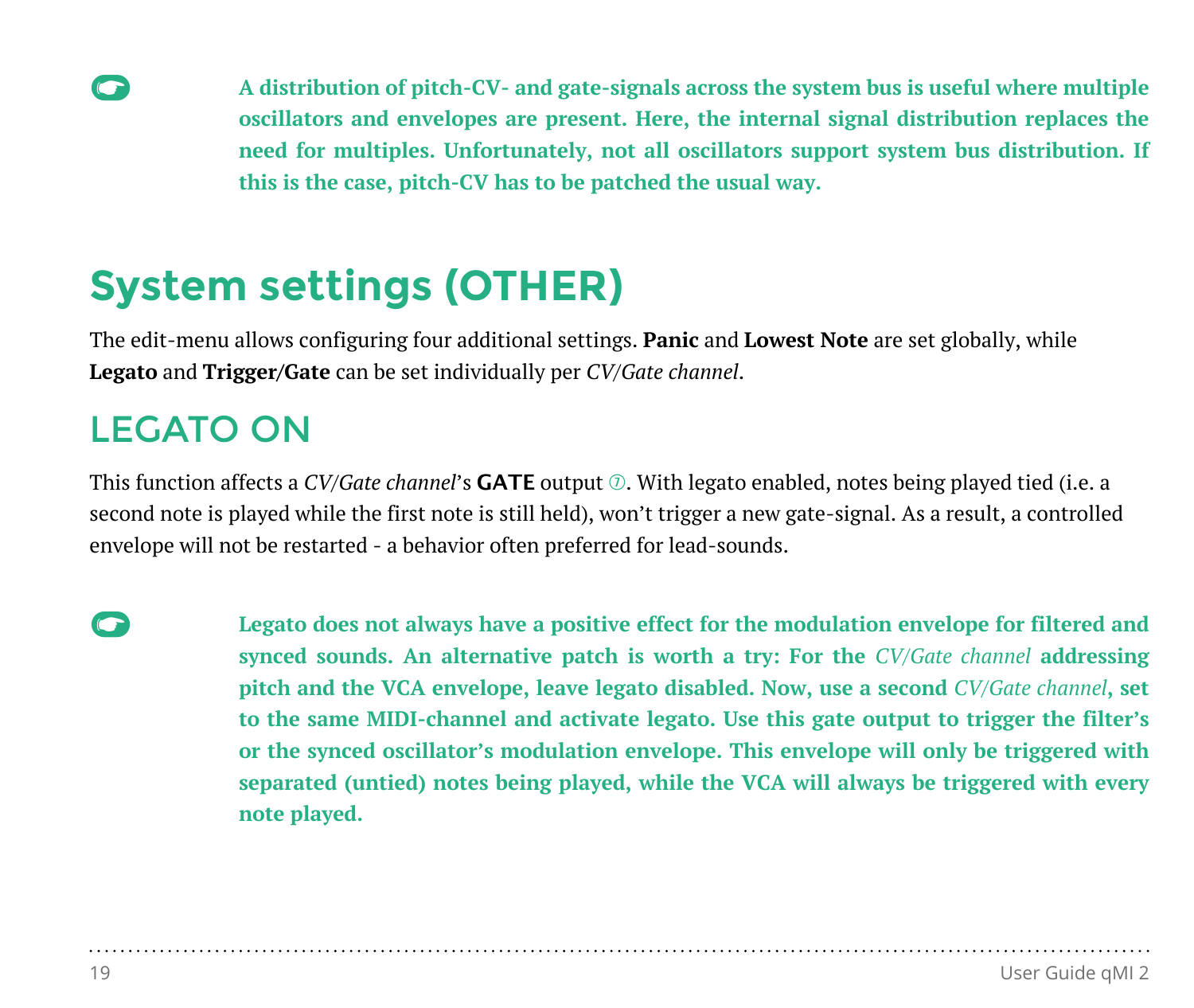## TRIG BTN GATE

The four *CV/Gate channel-buttons*  $\odot$  can be used to manually generate gate- respectively trigger-signals to the corresponding **GATE**  $\oslash$  outputs. The selection between gate and trigger can be set per *CV/Gate channel*.

## LOWEST NOTE

This parameter specifies the lowest MIDI-note for the *qMI 2* to react to. This setting is essential for the resulting note range because unlike a MIDI-keyboard, the pitch-CV output is limited to five octaves.

## PANIC

This function triggers a global note-off-command on all MIDI-channels and as a result for all corresponding *CV/ Gate channels*. Use this function only, when experiencing problems at the MIDI-input that lead to "hanging" notes that cannot be stopped any other way. It's very likely, the panic-function may never be needed. So, don't panic!

To edit the system settings, carry out the following steps:

- 1. Press  $\Box$  **5.** The corresponding green LED will be lit.
- 2. Select the desired function (13 16) using the *rotary-switch*  $\circled{2}$ .
	- 13. **LEGATO ON** To enable the legato function for specific channels 1-4, press the corresponding *CV/ Gate channel push-buttons* **<sup>2</sup>**. With legato enabled, the corresponding LEDs are lit.
	- 14. **TRIG BTN GATE** To select between gate and trigger modes for specific channels 1-4, press the corresponding *CV/Gate channel push-buttons*  $\circledast$ . With the corresponding LED being lit red, the channel button generates a gate signal for the period of being held (after leaving edit-mode). With the LED being turned off, the button generates a trigger signal with fixed length of 10ms.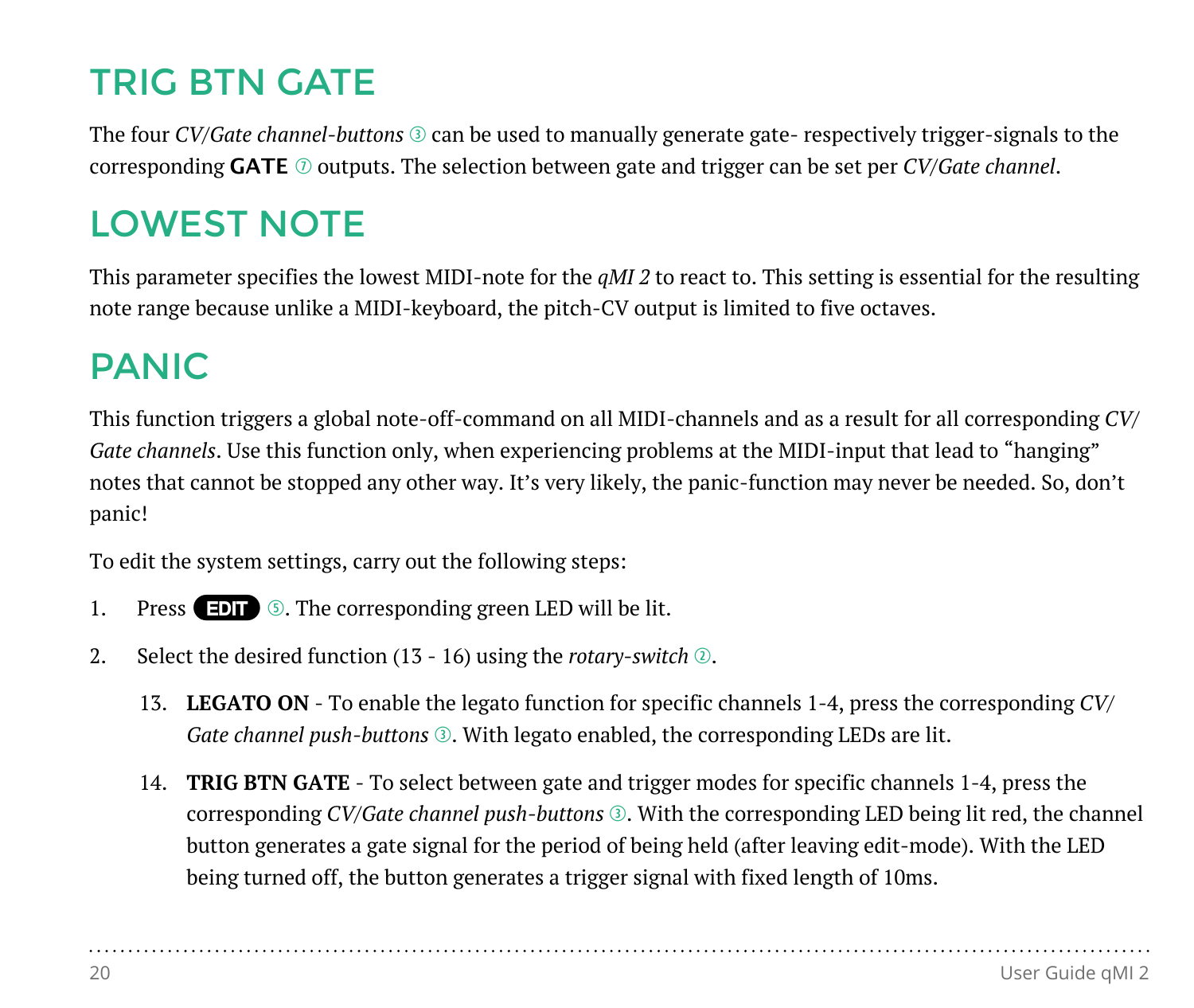- 15. **LOWEST NOTE** When selecting this function, the four channel LEDs will be lit one after another. Pressing a MIDI-note on the keyboard will specify the lowest possible note. Subsequently, all channel LEDs will be blinking simultaneously. Confirm the input by pressing any of the *CV/Gate channel pushbuttons* **©**. With no confirmation, the previous setting will be restored upon exiting the edit-menu.
- 16. **PANIC** With panic selected, all four channel LEDs will blink simultaneously. The function is carried out by pressing any of the *CV/Gate channel push-buttons*  $\odot$ . All active notes are terminated. Subsequently, all channel LEDs are lit permanently.
- 3. Press  $\overline{F}$   $\overline{F}$   $\overline{F}$  again to exit this mode. The green LED will turn off. The assignments are automatically stored and kept even with the modular system being switched off.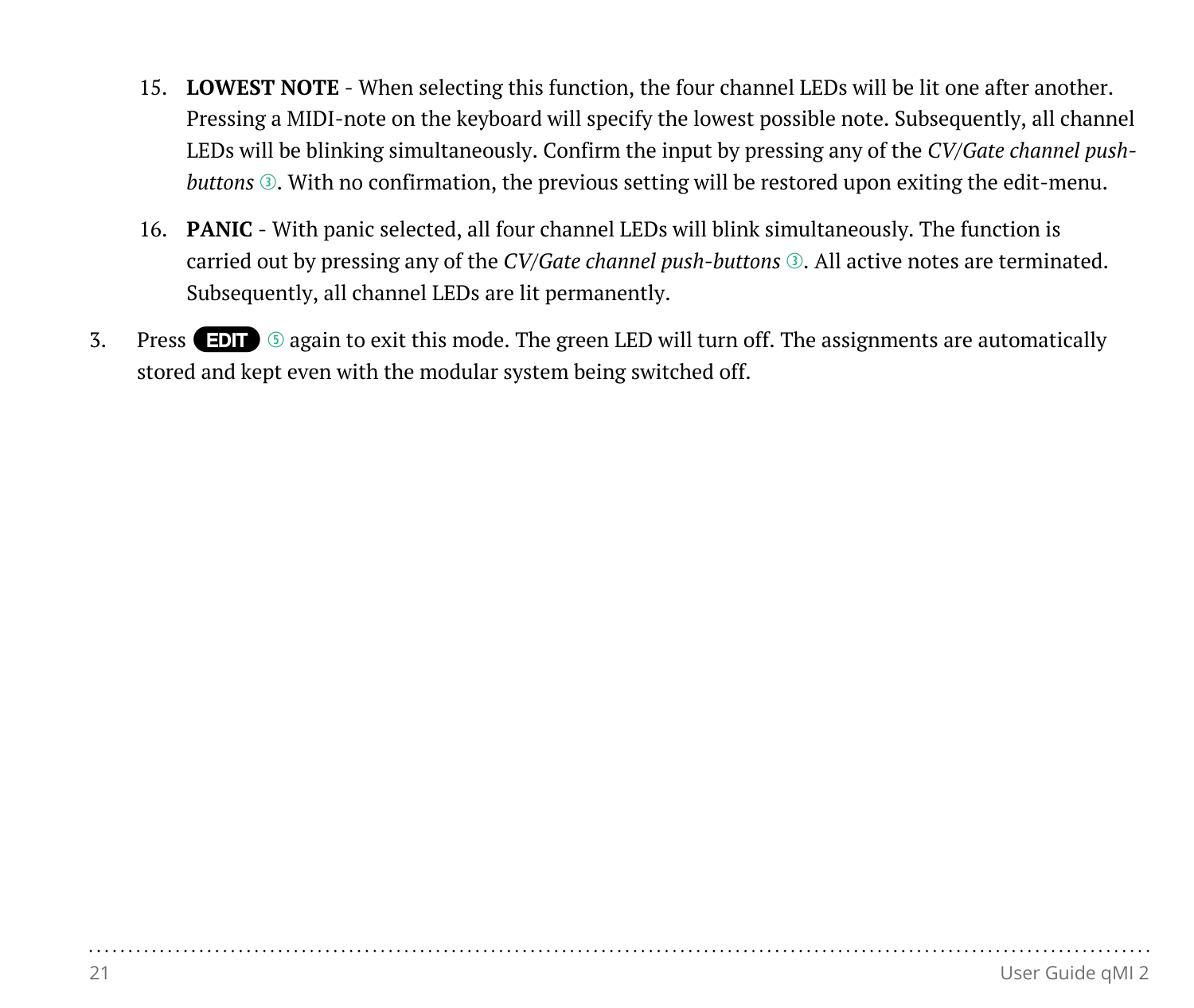# **Technical Data**

| <b>Outputs</b>          |                                         |  |  |
|-------------------------|-----------------------------------------|--|--|
| <b>GATE</b>             | $+10V$                                  |  |  |
| 1V/OCT                  | $0$ to +5 V                             |  |  |
| CV <sub>1</sub>         | $0$ to +5 V                             |  |  |
| CV <sub>2</sub>         | 0 to +5 V / -2,5  +2,5 V (Pitch Bender) |  |  |
| CLOCK OUTPUT 1, 2 und 3 | $+10 V$ , 10 ms                         |  |  |
| <b>RESET</b>            | $+10V$                                  |  |  |
| <b>Inputs</b>           |                                         |  |  |
| <b>GATE IN</b>          | min. $+2$ V to $+10$ V                  |  |  |
| <b>Power Consumtion</b> |                                         |  |  |
| $+12V$                  | 60 mA                                   |  |  |
| $-12$ V                 | $2 \text{ mA}$                          |  |  |
| Dimensions / Weight     |                                         |  |  |
| Width / Height          | 24 HP (ca. 121,5 mm) / 3 U              |  |  |
| Depth                   | 25 mm                                   |  |  |
| Weight                  | 215 g                                   |  |  |

. . . .

. . . . . . . . . . .